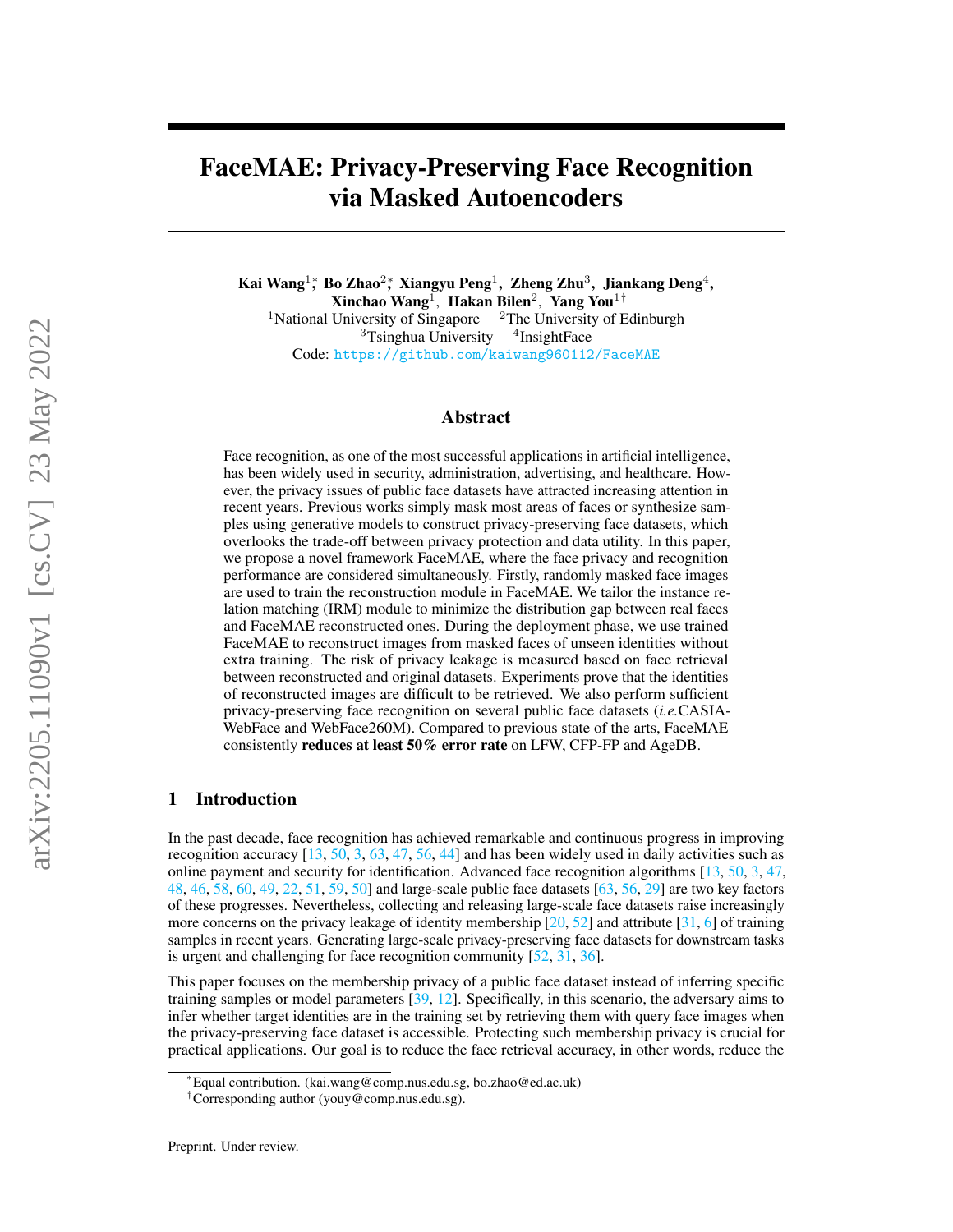risk of membership privacy leakage, while keep the informativeness for training deep models on the privacy-preserving face dataset.



<span id="page-1-0"></span>Figure 1: The left part shows four training paradigms of face recognition, namely vanilla, mask-based, GAN-based methods and our FaceMAE. The abbreviation 'Reco.' means 'Reconstructed', and 'DC' means 'Distance Consistency'. We also visualize the feature distributions of face images in central part. It is obviously that the face images learned by FaceMAE have more similar distribution with original faces. The right panel shows the performance comparisons of four methods on LFW and CFP-FP datasets. Compared to training on original and generated faces, mask-based and FaceMAE methods need less (25%) visible information of the whole faces. FaceMAE can capture the original face feature distribution more accurately thus it outperforms GAN-based and mask-based methods.

As illustrated in Fig. [1,](#page-1-0) traditionally distortion such as blurring, noising and masking is applied to face images for reducing the privacy [\[16,](#page-9-6) [24\]](#page-9-7). These naive distortion methods reduce the privacy as well as semantics in a face image, thus producing unsatisfying recognition performance. The recent works try to generate privacy-preserving face dataset by synthesizing identity-ambiguous faces [\[36\]](#page-10-12), de-identification faces  $[52, 27]$  $[52, 27]$  $[52, 27]$  or attribute-removed faces  $[31, 6]$  $[31, 6]$  $[31, 6]$  with adapted generative adversarial networks (GANs). They can generate as many synthetic faces as required for privacy-preserving face recognition task. Although these GAN-based methods can generate real-looking faces, the utility of these generated faces for training deep models are not guaranteed. As shown in the central part of Fig. [1,](#page-1-0) there exists remarkable domain gap between generated and original faces, which leads to poor face recognition performance of GAN-based methods [\[36\]](#page-10-12). Another drawback of GAN based methods is that the generators trained on one dataset cannot be deployed on unseen identities. In addition, all raw face images of the target dataset are required to train the generative models, which causes extra privacy leakage risks.

For membership privacy, an intuitive sense is that a raw face contains more privacy than the masked one. As shown in Fig. [1,](#page-1-0) the features distribution of masked faces are close to each other, which indicates the masked faces only contains little privacy. This naturally raises a question: "Is it feasible to reconstruct informative face images from these masked faces that are good for training deep models?" In this paper, we propose a novel framework FaceMAE, where the face privacy and recognition performance are considered simultaneously. Specifically, FaceMAE consists of two stages, named training and deployment. In the training stage, we adapt masked autoencoders (MAE) [\[21\]](#page-9-9) to reconstruct a new dataset from randomly masked face dataset. Distinct from vanilla MAE, the objective of FaceMAE is to generate the faces those are beneficial for face recognition training. Therefore, we utilize instance relation matching module (IRM) instead of Mean Squared Error loss (MSE-Loss) in vanilla MAE, which aims to minimize the difference between the relation graphs of original and reconstructed faces. To the best of our knowledge, we are the first to tailor a new optimization object rather than inherit the MSE-Loss for MAE. Once the training stage is finished, we apply the trained FaceMAE to generate reconstructed dataset and train face recognition backbone on reconstructed dataset. The trained FaceMAE can be easily deployed on any masked face dataset without any extra training, which shows strong generalization of our proposed method.

In experiments, we verify that our FaceMAE outperforms the state-of-the-art synthetic face dataset generation methods by a large margin in terms of recognition accuracy in multiple large-scale face datasets. As shown in Fig. [1,](#page-1-0) when training on reconstructed images from 75% masked faces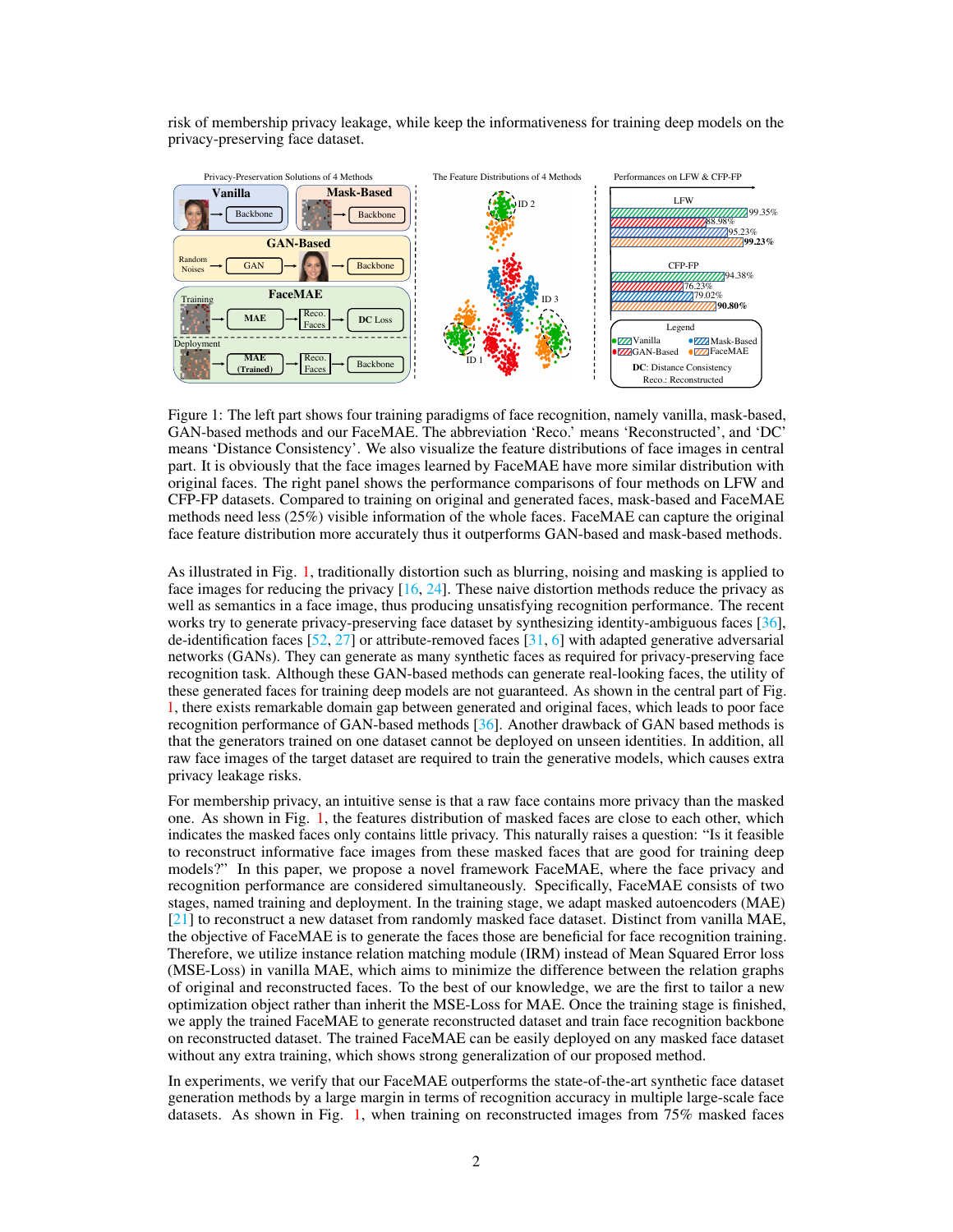of CASIA-WebFace, FaceMAE consistently reduces at least 50% error rate than the runner-up method (SynFace) on LFW, CFP-FP, and AgeDB datasets. It means better utility of the privacypreserving face images generated by our method. We implement real-to-synthetic face retrieval experiments namely membership inference, and the results show that our FaceMAE makes membership inference significantly hard.

We summarize our contributions as:

- We propose a new paradigm for privacy-preserving face recognition, named FaceMAE, that can be easily used on any face dataset to reduce the privacy leakage risk.
- Our FaceMAE jointly considers the privacy-persevering and recognition performance by adopting IRM module to minimize the distribution gap of original and reconstructed faces.
- Sufficient experiments verify that our FaceMAE outperforms the state-of-the-art methods, especially we reduce at least 50% error rate than previous best method on LFW, CFP-FP, and AgeDB datasets. In addition, the risk of privacy leakage decreases around 20% in the face retrieval experiment.

# 2 Related Work

#### 2.1 Face Dataset and Privacy

Large-scale public face datasets [\[34,](#page-10-14) [19,](#page-9-10) [33,](#page-10-15) [29,](#page-9-2) [63\]](#page-11-0) are typically collected by searching online images based on a name list of celebrities. Instead, those tech giants may obtain much more private face data [\[45,](#page-10-16) [41\]](#page-10-17) for training their models. Both of them cause many privacy concerns, as they collect and store the original high-resolution personal images.

Although differential privacy (DP) [\[17,](#page-9-11) [1\]](#page-8-2) based methods have theoretical guarantees of privacy leakage and have been applied to easy datasets like MNIST  $[26]$ , it is not applicable to generate large-scale high-resolution face dataset, because of low utility of the generated samples [\[53,](#page-10-18) [9\]](#page-9-13). The recent works on generating privacy-preserving face dataset try to model the collect real faces with advanced GAN models and then synthesize fake face images with modifications [\[52,](#page-10-11) [27,](#page-9-8) [31,](#page-9-4) [6,](#page-8-1) [36\]](#page-10-12). For example, [\[36\]](#page-10-12) propose to synthesize identity-ambiguous faces by mixing two label vectors. Different from de-identification methods that aim to remove the identity of face images [\[52\]](#page-10-11), we expect the privacy-preserving dataset can be used to train downstream identification models. Besides the utility problem, the above methods all have to access the raw face images of the target identities for training generative models.

Encoder-decoder models are learned in [\[57,](#page-10-19) [54\]](#page-10-20) that can convert private faces into privacy-preserving images and then invert them back to original ones. Although our FaceMAE also has encoder-decoder structure, our method is different from them in three main aspects: 1) Their protected images are hardly useful for downstream tasks, while ours can be used for training downstream models directly. 2) Their protected images can be inverted to original ones, while ours cannot be inverted. 3) They have to access raw face images, while our method only needs to access desensitized face images. An orthogonal technique to relieve face privacy concerns can be federated face recognition [\[30,](#page-9-14) [5,](#page-8-3) [2\]](#page-8-4), while it is still challenging to achieve comparable performance to that of centralized training.

#### 2.2 Membership Inference Attack

Membership inference  $[7, 28, 43]$  $[7, 28, 43]$  $[7, 28, 43]$  $[7, 28, 43]$  $[7, 28, 43]$  is a fundamental privacy problem in machine learning applications and the attack against membership is extremely destructive for medical and finical applications. In the popular membership inference attack protocol, a predictor is learned to infer the membership of specific sample in the training set given access to the black-box model  $[43, 40]$  $[43, 40]$  $[43, 40]$ . The averaged prediction accuracy or some other metrics can be derived based on the input and output of shadow models [\[40,](#page-10-22) [10,](#page-9-17) [38\]](#page-10-23).

However, this protocol is designed for small-scale classification datasets and it is not applicable to large-scale face datasets with millions of identities. Note that the representation model trained on a set of face identities will include only the embedding module and the identity classifier will be dropped. Thus, it is not suitable to predict the existence of a training face image based on its output,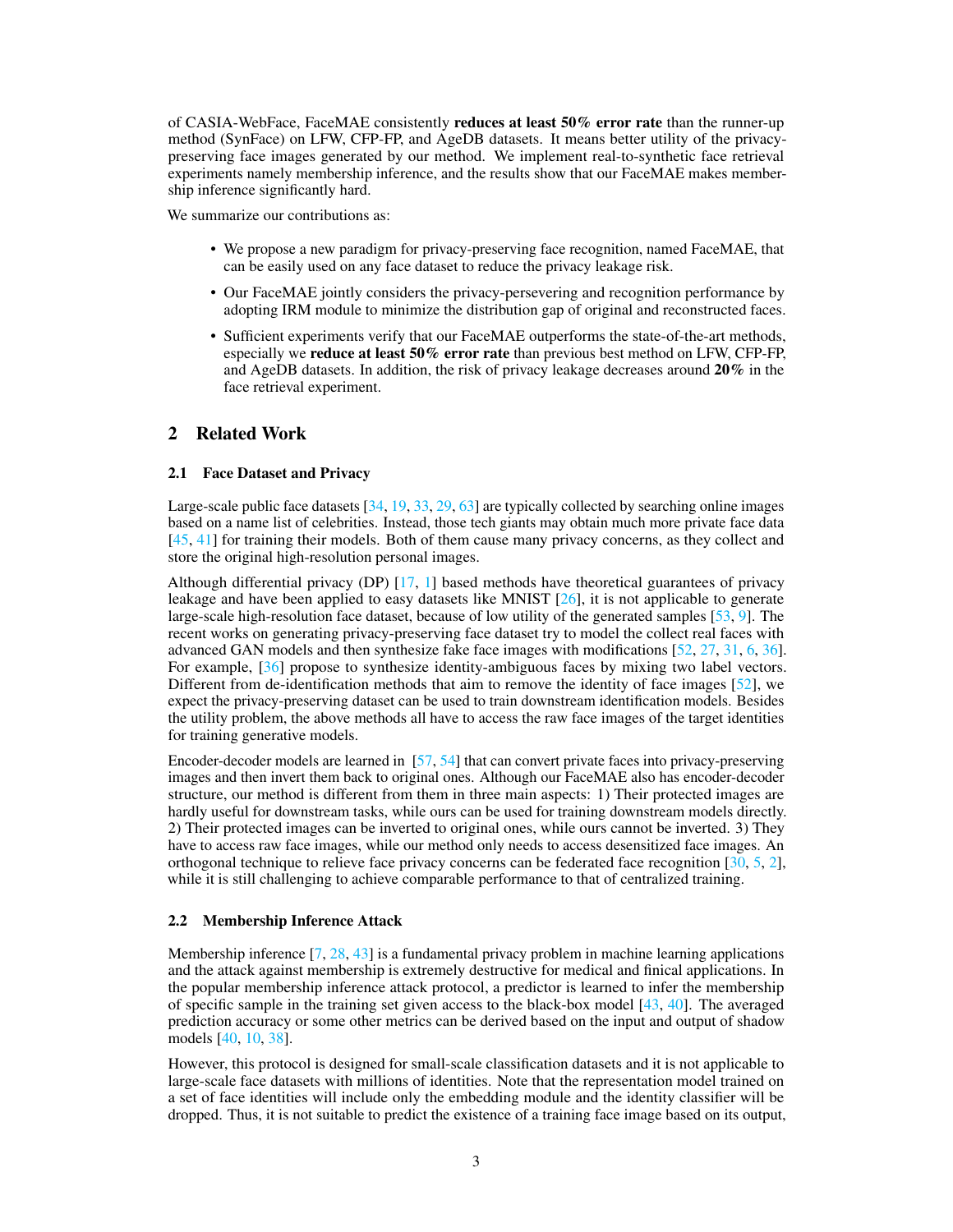i.e. feature, in face recognition task. As aforemotioned, we propose to measure the membership privacy leakage based on real-synthetic face image retrieval.

#### 2.3 Training Sample Synthesis

Training deep neural networks with synthetic samples is a promising solution when collecting real training data is expensive or infeasible for privacy issues. As the most successful generative model, Generative Adversarial Networks (GANs) [\[18,](#page-9-18) [8\]](#page-9-19) are leveraged or adapted to synthesize training images for downstream tasks. For example, [\[4\]](#page-8-5) use GANs to augment training samples for few-shot target domain. [\[61,](#page-11-1) [55\]](#page-10-24) learn to synthesize pixel-level image-annotation pairs, in order to minimize the manual annotation efforts. However, it is known that the synthetic and real data would have serious domain gap, and thus models trained on synthetic data perform badly on real testing data [\[37,](#page-10-25) [62\]](#page-11-2). To narrow the domain gap between synthetic and real face images, [\[36\]](#page-10-12) propose to mixup synthetic and real faces. [\[62\]](#page-11-2) learn informative latent vectors of a pre-trained GAN model corresponding to informative synthetic training images by explicitly matching synthetic and real data distribution in many embedding spaces. Instead, we learn FaceMAE which can convert the largely masked faces to informative training samples for training high-performance recognition models.

# 3 Proposed Method

In this section, we first overview the pipeline of FaceMAE. Then, we briefly revisit the masked autoencoders (MAE) [\[21\]](#page-9-9) and formally introduce masked face reconstruction. After that, a carefully designed instance relation matching (IRM) module is presented. Finally, we give the measurement of the membership privacy leakage of face datasets based on face image retrieval.

#### 3.1 Overview of FaceMAE

An overview of the FaceMAE is illustrated in Fig. [2.](#page-4-0) FaceMAE includes two stages, named training and deployment. In training stage, we first randomly mask the original faces with (by default) 75% ratio from a public dataset. Then, the masked faces are fed into FaceMAE to obtain the reconstructed ones. Instead of minimizing the Mean Squared Error loss (MSE-Loss) between original and reconstructed faces in pixel space, we tailor the instance relation matching (IRM) module to minimize distribution gap between real faces and FaceMAE reconstructed ones in feature space. In deployment stage, we apply the trained FaceMAE to reconstruct the masked faces from another dataset with unseen identities and assemble these reconstructed faces as a privacy-preserving dataset for face recognition tasks. Note that FaceMAE is trained on one dataset with raw images and then deployed to masked faces from unseen identities in order to construct the privacy-preserving dataset for these unseen identities.

#### 3.2 Masked Face Reconstruction

Revisiting Masked Autoencoders. Masked Autoencoders (MAE) [\[21\]](#page-9-9) is a simple but efficient self-supervised pretraining strategy for image classification and its downstream tasks, such as object detection, instance segmentation, and semantic segmentation. MAE utilizes an asymmetric encoderdecoder architecture to reconstruct the unseen patches from masked image. To train MAE, the training images are randomly masked as the input, and the MSE-Loss between the original image and MAE reconstructed ones is minimized. With MAE pre-training, data-hungry models like ViT-Large/-Huge [\[15\]](#page-9-20) can be trained well with improved generalization performance.

Thanks to MAE's image completion ability, we adapt it to reconstruct privacy-preserving faces from the masked ones. Specifically, given N raw face images  $\mathcal{I} = \{I_i\}|_{i=1}^{|\mathcal{I}|}$ , we resize them to 224  $\times$ 224 size. The resized faces are divided into non-overlapping  $16 \times 16$  patches. Then, we randomly select a subset (*e.g.* 25%) of patches and mask (*i.e.*, remove) the rest. Each patch represents a *token embedding*. Only the visible patches are fed into transformer encoder E to obtain visible tokens. After that, a shallow decoder  $D$  is designed to reconstruct the input image from visible mask tokens. The whole reconstruction progress can be formulated as

$$
\hat{I} = D(E[\gamma(I)]),\tag{1}
$$

where  $\gamma(\cdot)$  represents the random mask operation.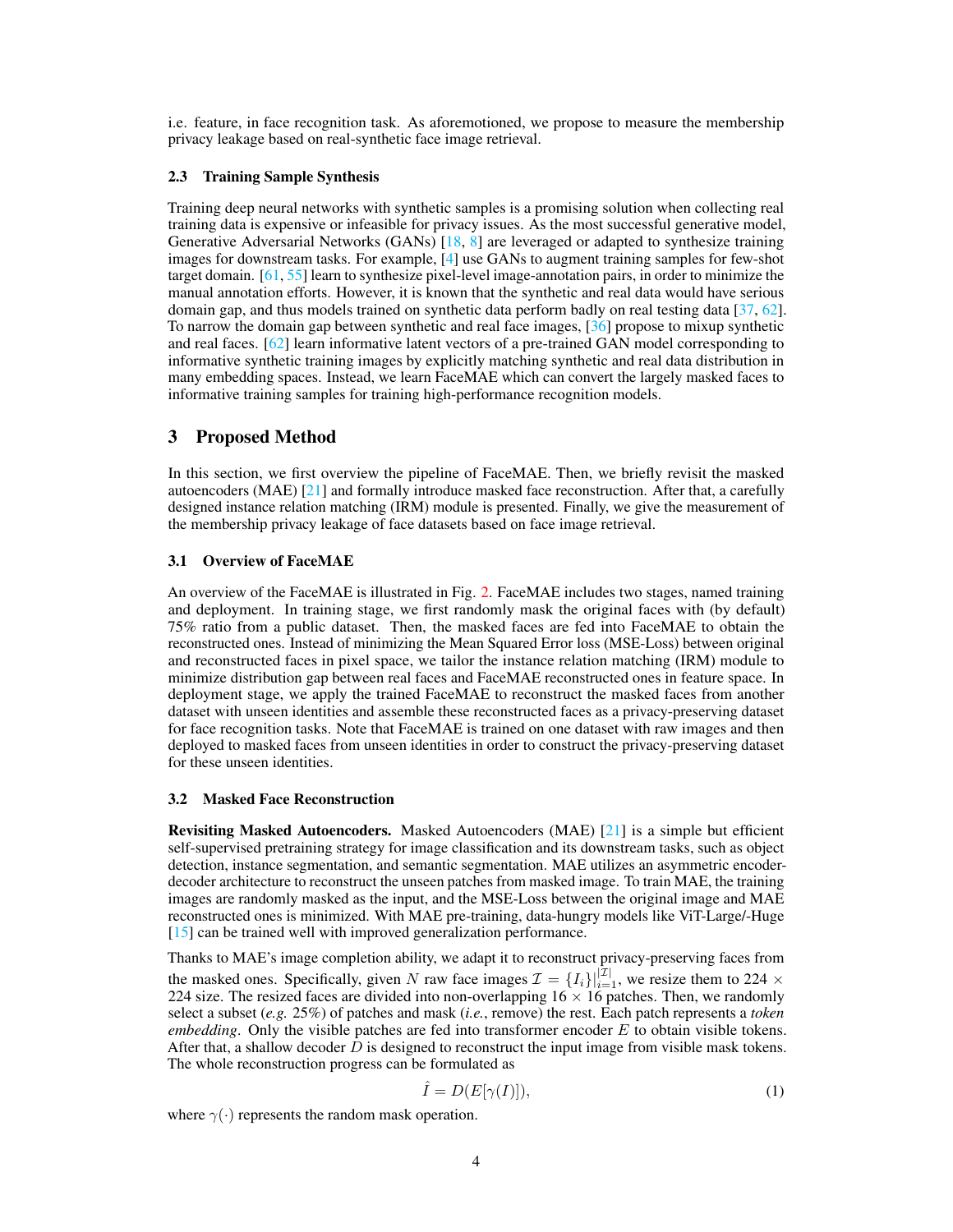

<span id="page-4-0"></span>Figure 2: Illustration of the pipeline of FaceMAE. Org. and Reco. denote original and reconstructed, respectively. In training stage, FaceMAE learns to generate reconstructed faces from masked faces. Instance relation matching (IRM) aims to ensure reconstructed faces that have similar distance graph with original ones in feature space. Distance consistency loss is used to optimize FaceMAE. In deployment stage, we directly apply trained FaceMAE on unseen masked dataset to obtain reconstructed faces for face recognition training.

#### 3.3 Instance Relation Matching

We expect the reconstructed face images are informative as the training samples for downstream tasks rather than high visual fidelity. The vanilla MAE adopts MSE-Loss to minimizes differences between reconstructed and original faces in pixel space for visual fidelity, which may ignore the distribution gap between original faces and reconstructed ones. In order to make reconstructed faces more informative as training samples, we design the instance relation matching (IRM) module to learn FaceMAE. The IRM consists of two optimization components, named instance matching (IM) and relation matching (RM) losses.

With the raw and corresponding reconstructed images, we extract the features using an extra pretrained embedding model  $\phi(\cdot)$ . We combine the features of the raw and reconstructed image set as two matrix  $\mathbf{F} = [\phi(\mathbf{I_1}), ..., \phi(\mathbf{I_N})]$  and  $\hat{\mathbf{F}} = [\phi(\hat{I}_1), ..., \phi(\hat{I}_N)]$  respectively, where each row is a feature vector. We construct two graphs in the feature space with the data points as nodes and similarity as edges respectively. Then, the distribution consistency loss  $\mathcal{L}_{dc}$  is calculated based on the matching of both nodes and edges of the two graphs, in other words, the instance matching and relation matching respectively. We formulate it as

$$
\mathcal{L}_{dc} = \underbrace{\Delta(\mathbf{F}, \hat{\mathbf{F}})}_{\text{Instance Matching}} + \beta \underbrace{\Delta(\langle \mathbf{F}, \mathbf{F}^{\text{T}} \rangle, \langle \hat{\mathbf{F}}, \hat{\mathbf{F}}^{\text{T}} \rangle)}_{\text{Relation Matching}},
$$
(2)

where  $\Delta$  measures the averaged pairwise Euclidean distance,  $\langle \cdot, \cdot \rangle$  is the inner production, and  $\beta$  is a trade-off coefficient between instance matching and relation matching.

#### <span id="page-4-1"></span>3.4 Privacy Leakage Risk

Our method is used to generate privacy-preserving face dataset. The potential attack to privacy is that the adversary may try to infer (retrieve) his/her interested identities in the face dataset by retrieving them with some other real faces. We measure the risk of this membership privacy leakage based on face image retrieval experiment. Specifically, we assume that the reconstructed set  $\mathcal{S} = \{(\boldsymbol{s}_i, y_i)\}|_{i=1}^{|\mathcal{S}|}$ is released and attacker has a set of real faces  $A = \{(\boldsymbol{a}_i, z_i)\}\big|_{i=1}^{|A|}$  of his/her interested identities. He/she can leverage well-trained models to extract features and retrieve the set  $R$  based on  $A$ . If the top- $K$  retrieved faces involve the ground-truth identity, we count it as one leakage event. Then, the averaged leakage risk  $R(A, S, K)$  can be obtained by averaging multiple attacks:

$$
R(\mathcal{A}, \mathcal{S}, K) = \frac{1}{\mathcal{A}} \sum_{i=1}^{|\mathcal{A}|} \mathbf{1}(z_i \in T(\boldsymbol{a}_i, \mathcal{S}, K))
$$
(3)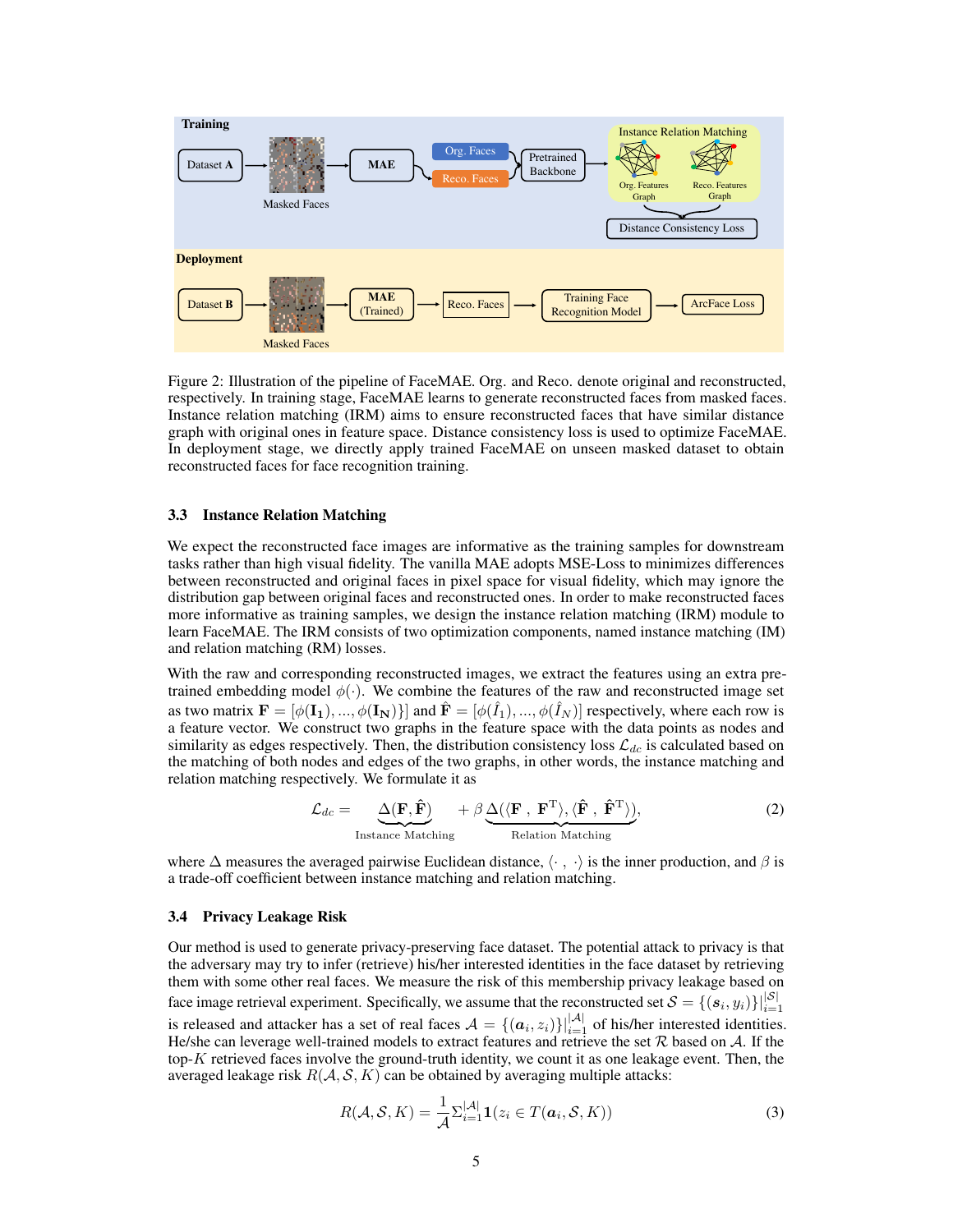| Method (Backbone)         | Type              | <b>Training Dataset</b>     | <b>Evaluation Datasets</b> |        |       |  |  |
|---------------------------|-------------------|-----------------------------|----------------------------|--------|-------|--|--|
|                           |                   |                             | <b>LFW</b>                 | CFP-FP | AgeDB |  |  |
| ArcFace $(R50)^*$ [13]    | No Protection     | CASIA-WebFace               | 99.35                      | 94.38  | 94.73 |  |  |
| SynFace $(R50)$ [36]      | GAN-Based         | $Syn-10K-50$                | 88.98                      | 76.23  | 72.17 |  |  |
| FaceCrowd $(R18)$ [25]    | <b>Distortion</b> | Partial Area of CelebA      | 83.58                      |        |       |  |  |
| ArcFace $(R50)[13]$       | <b>Distortion</b> | 75% Masking CASIA-WebFace   | 95.23                      | 79.02  | 74.13 |  |  |
| $MAE + ArcFace (R50)[13]$ | MAE-Based         | Reconstructed CASIA-WebFace | 97.62                      | 87.14  | 85.68 |  |  |
| $FaceMAE + ArcFace (R18)$ | MAE-Based         | Reconstructed CASIA-WebFace | 98.56                      | 89.31  | 89.13 |  |  |
| $FaceMAE + ArcFace (R50)$ | MAE-Based         | Reconstructed CASIA-WebFace | 99.23                      | 90.80  | 90.25 |  |  |

<span id="page-5-1"></span>Table 1: Comparison with state-of-the-art methods using the metric of face verification accuracy (%). <sup>∗</sup> denotes the upper bond method that is reproduce by official InsighFace. Besides the upper bond results, the best entry of the rest results is marked in bold.

where  $T(\bm{a}_i,\mathcal{S},K)$  is a retrieval function that returns the label set of the  $K$  reconstructed faces closest to the real query face  $a_i$  in embedding space.

# 4 Experiments

# 4.1 Datasets

We first introduce the datasets used in training and deployment stages of FaceMAE and the three datasets for face verification.

WebFace260M for FaceMAE Training. By default, we use WebFace260M [\[63\]](#page-11-0) to train the Face-MAE. WebFace260M is the latest million-scale face benchmark, which is constructed for the research community. The high-quality training set of WebFace260M contains 42 millions faces of 2 millions identities. We use 10% data for FaceMAE training.

CASIA-WebFace for FaceMAE Deployment. After training FaceMAE on WebFace260M, we deploy the trained FaceMAE on CASIA-WebFace [\[56\]](#page-10-2). The dataset includes 494, 414 face faces of 10, 575 real identities collected from the Internet.

Face Verification Datasets. We mainly validate our face recognition model on 3 face recognition benchmarks, including LFW [\[23\]](#page-9-22), CFP-FP[\[42\]](#page-10-26), and AgeDB [\[32\]](#page-9-23). LFW is collected from the Internet which contains 13, 233 faces with 5, 749 IDs. CFP-FP collects 7, 000 celebrities' faces with 500 identities. Each identity contains 10 frontal view and 4 profile views. AgeDB contains 16, 488 images of various famous people, such as actors/actresses, writers, scientists, politicians, etc. Every image is annotated with respect to the identity, age and gender attribute. There exist a total of 568 distinct subjects.

# 4.2 Implementation Details

Our FaceMAE is implemented with Pytorch [\[35\]](#page-10-27). Training Stage: We follow the default hyperparameters of original MAE. The default patch size is 16, the size of input image is  $224 \times 224$ , the batch size is 256 per GPU, and mask ratio is 75%. For masked face reconstruction, we use eight A100 80G GPUs to train ViT-Base for 200 epochs (40 epochs for warm up). The pretrained backbone (in Fig. [2\)](#page-4-0) is ResNet-50 and its parameters is downloaded from InsightFace toolbox<sup>[3](#page-5-0)</sup>. The default  $\beta$ is 1, the base learning rate is 1.5e-4, and the weight decay is 0.05. Deployment Stage: We apply FaceMAE to reconstruct faces from masking CASIA-WebFace and train these reconstructed faces using ResNet-50 backbone from InsightFace. To make fair comparison, we set all hyper-parameters as same as InisghtFace. More details can be found in Supplementary Material.

# 4.3 Comparison with State-of-the-art Methods

We compare FaceMAE with the state-of-the-art methods, including SynFace [\[36\]](#page-10-12), FaceCrowd [\[25\]](#page-9-21) and ArcFace [\[13\]](#page-9-0). To investigate the effect of our proposed method, we also compare FaceMAE with

<span id="page-5-0"></span><sup>&</sup>lt;sup>3</sup>https://insightface.ai/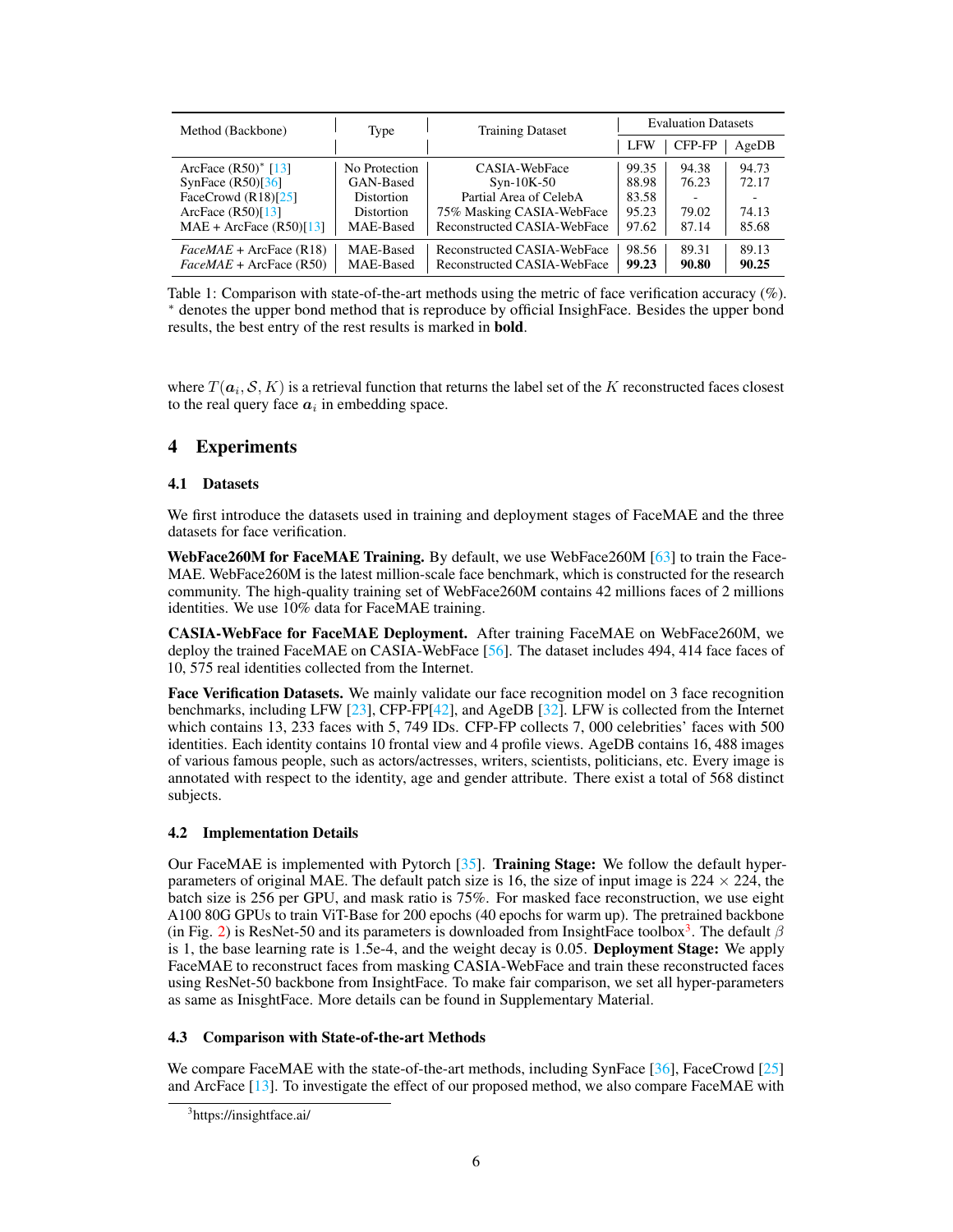vanilla MAE  $[21]$ . The face verification performances on on LFW, CFP-FP, and AgeDB are shown in Tab. [1.](#page-5-1) These evaluation datasets contain most of face verification cases, including the Internet faces verification, frontal and profile views faces verification, and cross-age faces verification. ArcFace [\[13\]](#page-9-0) is a popular margin-based loss for face recognition and we train a ResNet-50 using ArcFace loss as upper-bond results in first row of Tab. [1.](#page-5-1) SynFace utilizes Disco-GAN [\[14\]](#page-9-24) to generate non-existing faces using two existing face identities and train ResNet-50 on these generated faces. FaceCrowd chooses partial areas from existing faces, such as eyes and month corners, to train face recognition using ResNet-18. As shown in Tab. [1,](#page-5-1) FaceMAE outperforms previous state-of-the-art methods on all the three evaluation datasets with a large margin. Specifically, the error rate is reduced at least 50% compared to previously best method SynFace [\[36\]](#page-10-12). On the one hand, this demonstrates the effectiveness of our method that can reconstruct more discriminative faces for training. On the other hand, these significant improvements also prove the proposed FaceMAE has better utility for privacy-preserving face recognition.

# 4.4 Ablation Studies

We perform extensive ablation studies to illustrate the effects of our method. For better evaluation, we conduct experiments where we train FaceMAE on 75% masking WebFace260M dataset and deploy it on CASIA-WebFace (unless otherwise specified).

Evaluation of MSE-Loss and distribution consistency loss  $\mathcal{L}_{dc}$ . We first analyze the effect of  $\mathcal{L}_{dc}$ of FaceMAE. Note that, to better understand the effect of two components of  $\mathcal{L}_{dc}$ , we separately consider instance matching (IM) loss and relation matching (RM) loss. Experimental results are shown in Tab. [2.](#page-6-0) As one can see, the best results are achieved when jointly using IM and RM, which shows the compatibility of the two losses. We also investigate the effect of the MSE-Loss. Applying either IM or RM individually also brings non-trivial improvement than using MSE-Loss. Adding MSE-Loss with  $\mathcal{L}_{dc}$  cannot further improve the face verification performance, which implies the  $\mathcal{L}_{dc}$  can provide sufficient supervision for reconstruction. We visualize the reconstructed faces using MSE-Loss and  $\mathcal{L}_{dc}$  respectively in Supplementary Material.

Exploring the mask ratio. Higher mask ratio means the less information of face is accessible, so the privacy could be protected better. Therefore, in order to minimize the privacy concerns and keep the verification performance simultaneously, we explore the max threshold of mask ratio that can achieve comparable results as original faces. We first randomly mask WebFace260M with four different mask ratios (30%, 50%, 75%, and 90%). Then, we train the FaceMAE models on these masking datasets, respectively. Finally, we deploy these trained models to reconstruct faces from masking CASIA-WebFace and report the verification performances on evaluation datasets. As shown in Tab. [3,](#page-6-1) the performance degrades slightly when mask ratio increase from 30% to 75%. However, the verification accuracy drops obviously when the mask ratio is set to 90%. It shows that masking too many patches of faces cannot guarantee the face recognition performance. Therefore, considering both performance and privacy, we set mask ratio as 75% by default.

|            | Operation |                                           | <b>Evaluation Datasets</b>                |                                           | Mask Ratio               |                                  | <b>Evaluation Datasets</b>       |                                  | Train | Deploy                                          | <b>Evaluation Datasets</b>           |                                  |                                  |                                  |
|------------|-----------|-------------------------------------------|-------------------------------------------|-------------------------------------------|--------------------------|----------------------------------|----------------------------------|----------------------------------|-------|-------------------------------------------------|--------------------------------------|----------------------------------|----------------------------------|----------------------------------|
| <b>MSE</b> | <b>IM</b> | RM<br>∟FW                                 | CFP-FP                                    | AgeDB                                     |                          | LFW                              | CFP-FP                           | AgeDB                            |       |                                                 |                                      | <b>LFW</b>                       | CFP-FP                           | AgeDB                            |
|            |           | 97.62<br>98.93<br>98.92<br>99.23<br>99.13 | 86.14<br>89.69<br>87.10<br>90.80<br>90.51 | 85.68<br>89.78<br>86.68<br>90.25<br>90.19 | 30%<br>50%<br>75%<br>90% | 99.41<br>99.33<br>99.23<br>67.33 | 93.03<br>91.98<br>90.80<br>57.38 | 92.87<br>91.56<br>90.25<br>54.01 |       | W.<br>C<br>J.<br>$W_{\cdot sub1}$<br>$W_{sub2}$ | J.<br>W.<br>$W_{sub2}$<br>$W_{sub1}$ | 99.23<br>99.37<br>99.65<br>99.47 | 90.80<br>93.87<br>94.00<br>94.12 | 90.25<br>94.14<br>94.36<br>94.51 |

are best results.

<span id="page-6-0"></span>Table 2: Evaluation of MSE-Table 3: Evaluation of mask ra-Table 4: Evaluation of the gen-Loss, IM and RM in the pro- tio of input faces for *FaceMAE* eralization of *FaceMAE*. W. and posed FaceMAE. Bold entries training. All the mask patches C. represent WebFace260M and are generated by random seed.

<span id="page-6-2"></span><span id="page-6-1"></span>CASIA-WebFace.

Evaluating the generalization on variant datasets. By default, we train FaceMAE on Web-Face260M and apply it to reconstruct faces from masking CASIA-WebFace. To investigate the generalization of training and applying FaceMAE on variant datasets, we exchange the usage of Web-Face260M and CASIA-WebFace, *i.e.* WebFace260M as deploying dataset while CASIA-WebFace as training dataset. Another concern is that the identities of the two datasets may overlap. To eliminate the influence of overlapping identities in training and deploying, we use two different 10% subsets of WebFace260M, namely  $W_{.sub1}$  and  $W_{.sub2}$ , where W. is the abbreviation of WebFace260M. We show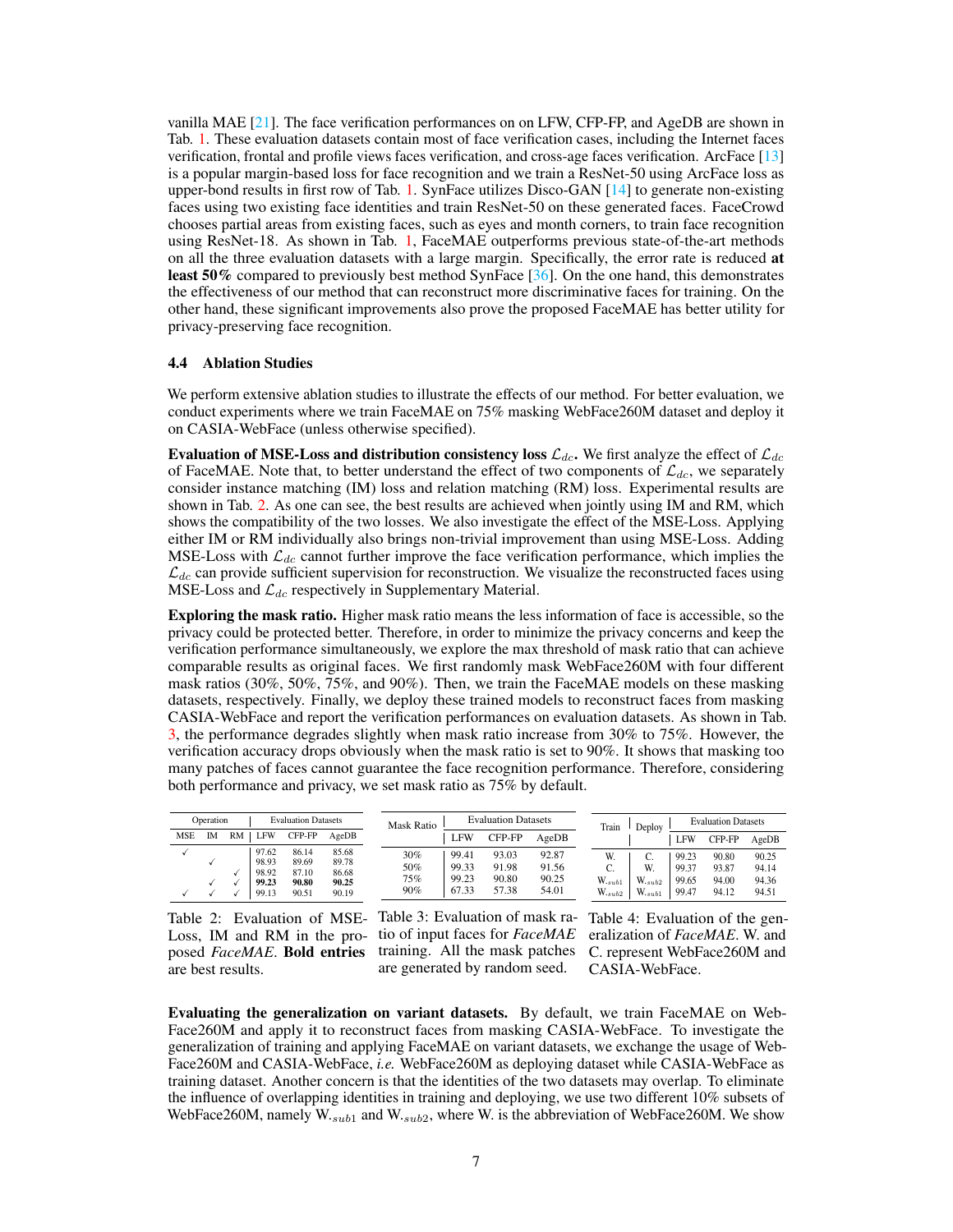| Arch.            |       | <b>Evaluation Datasets</b> |       |  |  |  |  |
|------------------|-------|----------------------------|-------|--|--|--|--|
|                  | LFW   | CFP-FP                     | AgeDB |  |  |  |  |
| R <sub>18</sub>  | 98.56 | 89.31                      | 89.13 |  |  |  |  |
| R <sub>100</sub> | 99.53 | 91.91                      | 90.51 |  |  |  |  |
| <b>MBF</b>       | 98.40 | 88.94                      | 88.56 |  |  |  |  |
| ViT-S            | 98.45 | 90.12                      | 90.18 |  |  |  |  |

β Evaluation Datasets LFW CFP-FP AgeDB 0.1 98.94 88.21 87.13<br>0.5 99.02 89.01 88.96  $\begin{array}{c|cc}\n0.5 & 99.02 & 89.01 & 88.96 \\
1.0 & 99.23 & 90.80 & 90.25\n\end{array}$ 1.0 99.23 90.80 90.25<br>10 98.97 87.65 86.96 86.96

<span id="page-7-2"></span>

| Mask Area | <b>Evaluation Datasets</b> |        |       |  |  |  |
|-----------|----------------------------|--------|-------|--|--|--|
|           | LFW                        | CFP-FP | AgeDB |  |  |  |
| Seed 0    | 99.23                      | 90.80  | 90.25 |  |  |  |
| Seed 1    | 99.10                      | 90.67  | 90.21 |  |  |  |
| Eye       | 98.45                      | 89.98  | 89.76 |  |  |  |
| Mouth     | 98.77                      | 90.14  | 89.93 |  |  |  |

<span id="page-7-0"></span>Table 5: Exploration of crossarchitecture generalization of FaceMAE. R·, MBF and ViT-S denote ResNet, MobileFaceNet, and Vision Transformer.

Table 6: Exploration of differ-Table 7: Exploring which facial tion matching loss.

<span id="page-7-1"></span>ent  $\beta$  from 0.1 to 10.  $\beta$  is a area is more related to the face trade-off parameter between in-recognition performance. The stance matching loss and rela-first and second rows use different random seeds for masking.

the experimental results in Tab. [4.](#page-6-2) Several findings can be concluded in the following. First, deploying the trained FaceMAE on larger datasets can obtain better verification performances. Second, our proposed FaceMAE has good generalization on variant datasets, no matter identity overlap exists or not.

Evaluating the generalization of cross-architecture. Another key advantage of our method is that the reconstructed faces can be used to train variant architectures, such as ResNet (R·), MobileFaceNet (MBF) [\[11\]](#page-9-25) and Vision Transformer (ViT-S) [\[15\]](#page-9-20). We train reconstructed faces using R18, R100, MBF, and ViT-S. The experimental results can be found in Tab. [5.](#page-7-0) The reconstructed faces are not sensitive to network architectures, which proves the good generalization of proposed FaceMAE. Using deeper network (R100) outperforms shallower network (R18) with 0.97%, 2.6%, and 1.38% on LFW, CFP-FP, and AgeDB. Therefore, it is feasible to utilize a light model to learn FaceMAE and apply to deeper model for boosting face recognition performance.

Exploring  $\beta$ . We define  $\beta$  as a trade-off hyper parameter between instance matching loss and relation matching loss. In order to evaluate the sensitiveness of  $\beta$ , we study the verification performances on evaluation datasets when setting  $\beta$  to be 0.1, 0.5, 1.0, and 10 in Tab. [6.](#page-7-1) One can find that the performance increases monotonically when  $\beta$  rises from 0.1 to 1. While continually increasing  $\beta$  to 10, the performance degrades significantly. It shows that over emphasizing the importance of relation matching may lead to less discriminative face reconstruction.

Evaluating several types of mask. We apply different mask strategies to evaluate the robustness of FaceMAE and show the results in Tab. [7.](#page-7-2) The comparable results of the first and second line show that changing random seed has very little influence on our proposed method. Masking eye or mouth consistently degrades the face recognition performances on three evaluation datasets, which indicates these areas are more important for the performance of face recognition. Meanwhile, masking these areas also cause difficulties for face alignment.

<span id="page-7-4"></span>

<span id="page-7-6"></span><span id="page-7-5"></span><span id="page-7-3"></span>Figure 3: (a), (b), and (c) compare the retrieval performances on Original (Org.), MAE reconstructed and FaceMAE reconstructed datasets. The green bar ('Org. to Org.') represents using images from original dataset to retrieve each other. Other colors denote the retrieval experiments are completed among different settings.

#### 4.5 Analysis of privacy leakage risk

As formulated in Sec. [3.4,](#page-4-1) we measure the risk of membership privacy leakage based on the face retrieval between original and reconstructed face images. The simulated retrieval experiments are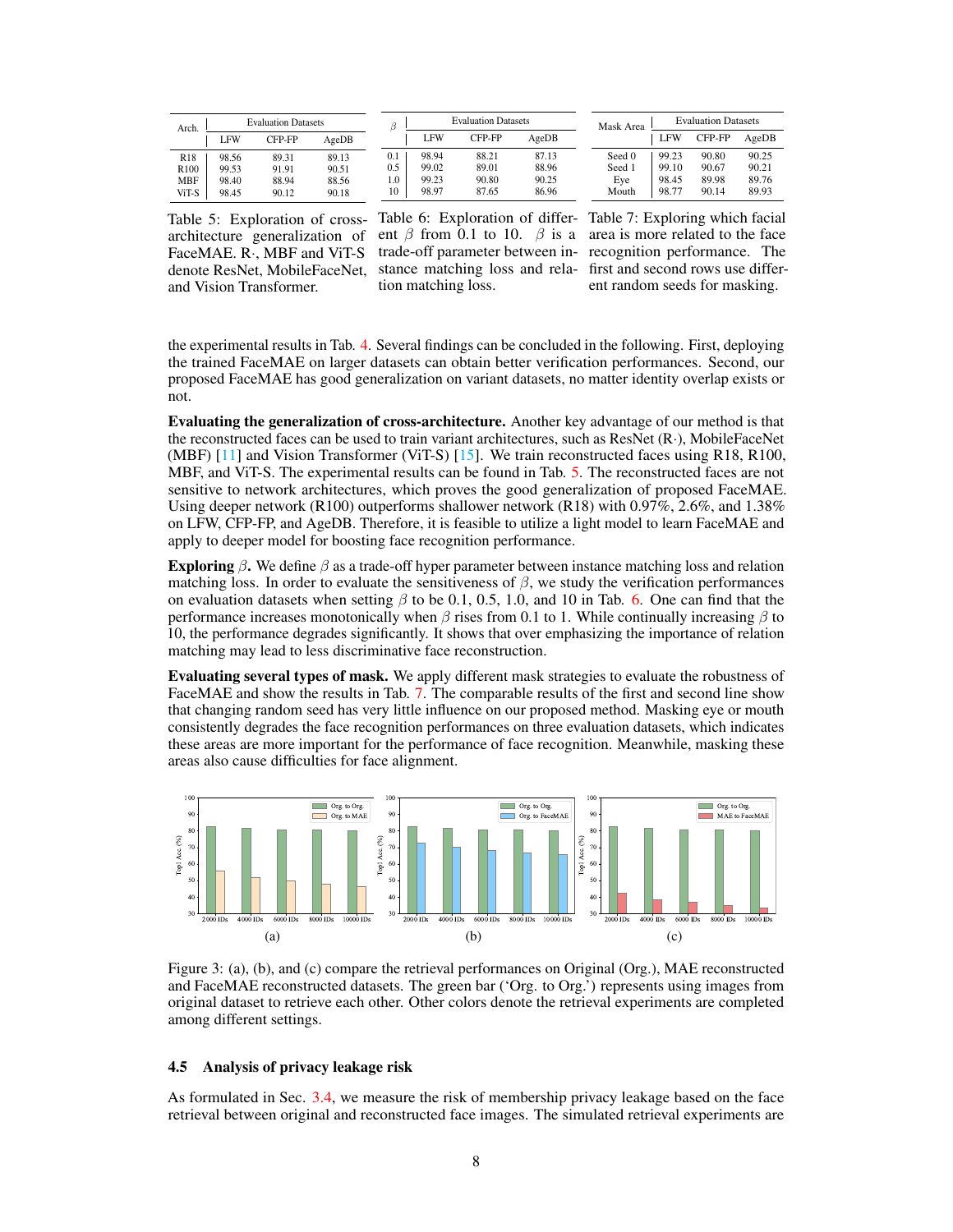explored on CASIA-WebFace. We here set  $K=2$  and show the results in Fig. [3.](#page-7-3) One can find that the retrieval performances of 'Org. to MAE.' and 'Org. to FaceMAE' retrieval degrade largely with the number of identity increasing, while the performance of 'Org. to Org.' retrieval only degrades slightly. The comparison verifies that the difficulty of membership inference by retrieving the reconstructed faces in dataset with real faces is significantly increased by our method. Fig.  $3(a)$  shows that 'Org. to MAE' retrieval is challenging compared to 'Org. to Org.' baseline. This result verifies that applying MAE to face dataset is the key to reduce the privacy leakage. 'Org. to FaceMAE' retrieval accuracy is also obviously lower than 'Org. to Org.' (illustrated in Fig.  $3(b)$ ), around 20% for 10000 IDs, although it is higher than 'Org. to MAE'. The reason is that we trade-off the performance and privacy by introducing the instance relation matching module. Note that our FaceMAE achieves remarkable performance improvement in face recognition over MAE. Another possible privacy attack is that the adversary may imitate the masking process of MAE and retrieve the FaceMAE dataset with MAE processed images. Fig.  $3(c)$  shows that this kind of attack is unpromising which is much more challenging than 'Org. to FaceMAE' retrieval.

# 5 Conclusion & Discussion

This paper deals with an urgent and challenging problem of privacy-preserving face recognition. FaceMAE is proposed to generate synthetic samples that reduce the privacy leakage and maintain recognition performance simultaneously. Instance relation matching module instead of MSE loss in vanilla MAE is designed to enable generated samples to train deep models effectively. The experiments verify that the proposed MAE surpasses the runner-up method by reducing at least 50% recognition error on popular face dataset. The privacy leakage risk decreases around 20% when our FaceMAE is applied.

Discussion. As a new framework for protecting the face membership privacy, our FaceMAE still has several limitations. First, our FaceMAE can reduce the membership privacy leakage of a face dataset rather than completely solve this problem. More future work is needed to advance large-scale privacy-preserving face recognition. Second, our method doesn't defend the inversion attack on model or training sample, which is out of the scope of this paper. Fortunately, those defence methods can be easily applied together with our method.

Acknowledge. This research is supported by the National Research Foundation, Singapore under its AI Singapore Programme (AISG Award No: AISG2-PhD-2021-08-008), NUS ARTIC Project (ECT-RP2), China Scholarship Council 201806010331, the EPSRC programme grant Visual AI EP/T028572/1, AISG (Award No.: AISG2-RP-2021-023) and MOE Tier 1/Faculty Research Committee Grant (WBS: A-0009440-00-00). We thank Google TFRC for supporting us to get access to the Cloud TPUs. We thank CSCS (Swiss National Supercomputing Centre) for supporting us to get access to the Piz Daint supercomputer. We thank TACC (Texas Advanced Computing Center) for supporting us to get access to the Longhorn supercomputer and the Frontera supercomputer. We thank LuxProvide (Luxembourg national supercomputer HPC organization) for supporting us to get access to the MeluXina supercomputer.

#### References

- <span id="page-8-2"></span>[1] Abadi, M., Chu, A., Goodfellow, I., McMahan, H.B., Mironov, I., Talwar, K., Zhang, L.: Deep learning with differential privacy. In: ACM SIGSAC. pp. 308–318 (2016)
- <span id="page-8-4"></span>[2] Aggarwal, D., Zhou, J., Jain, A.K.: Fedface: Collaborative learning of face recognition model. In: IJCB. pp. 1–8. IEEE (2021)
- <span id="page-8-0"></span>[3] An, X., Zhu, X., Gao, Y., Xiao, Y., Zhao, Y., Feng, Z., Wu, L., Qin, B., Zhang, M., Zhang, D., et al.: Partial fc: Training 10 million identities on a single machine. In: ICCV Workshops. pp. 1445–1449 (2021)
- <span id="page-8-5"></span>[4] Antoniou, A., Storkey, A., Edwards, H.: Data augmentation generative adversarial networks. arXiv preprint arXiv:1711.04340 (2017)
- <span id="page-8-3"></span>[5] Bai, F., Wu, J., Shen, P., Li, S., Zhou, S.: Federated face recognition. arXiv preprint arXiv:2105.02501 (2021)
- <span id="page-8-1"></span>[6] Bortolato, B., Ivanovska, M., Rot, P., Križaj, J., Terhörst, P., Damer, N., Peer, P., Štruc, V.: Learning privacy-enhancing face representations through feature disentanglement. In: FG. pp. 495–502. IEEE (2020)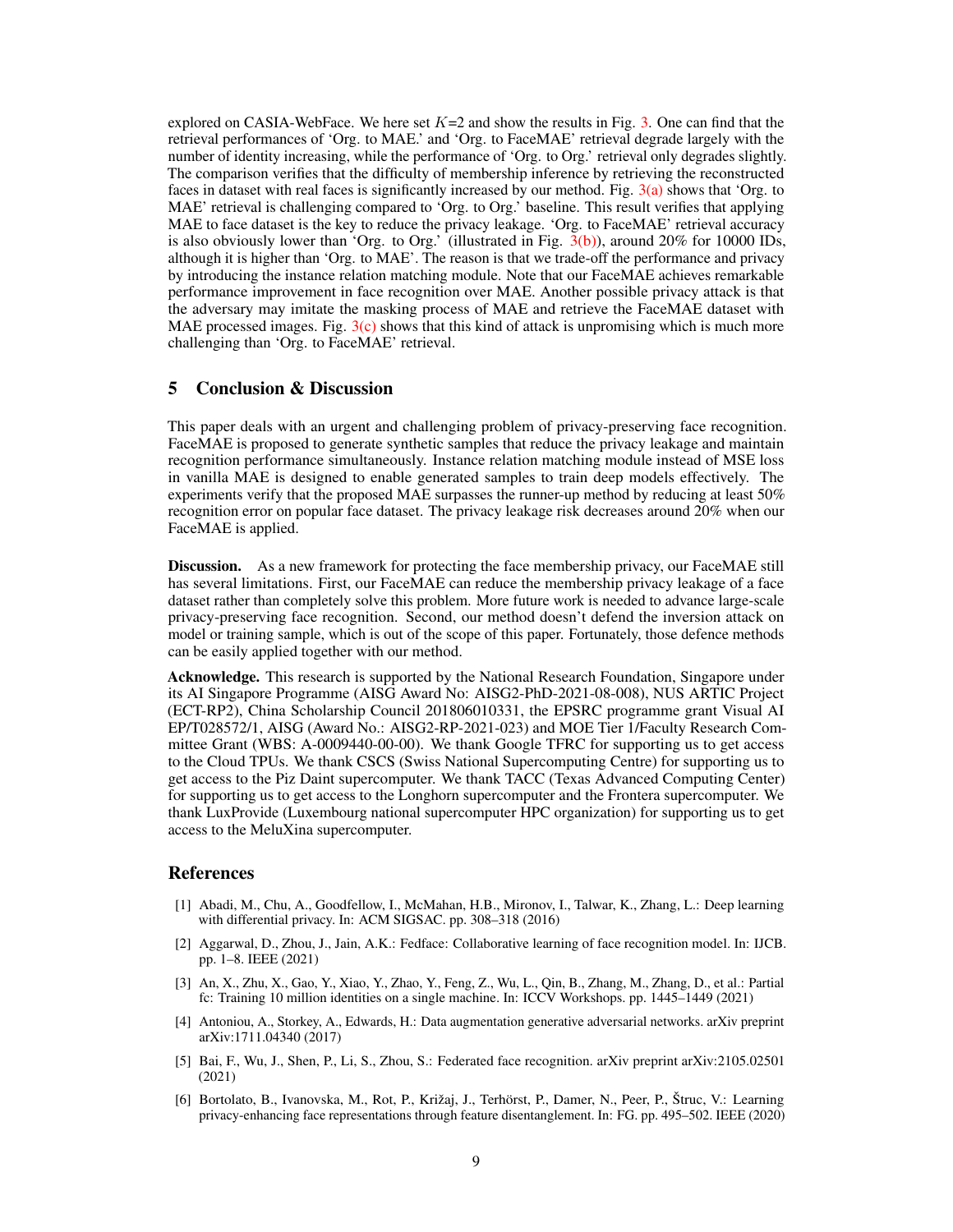- <span id="page-9-15"></span>[7] Brickell, J., Shmatikov, V.: The cost of privacy: destruction of data-mining utility in anonymized data publishing. In: Proceedings of the 14th ACM SIGKDD international conference on Knowledge discovery and data mining. pp. 70–78 (2008)
- <span id="page-9-19"></span>[8] Brock, A., Donahue, J., Simonyan, K.: Large scale gan training for high fidelity natural image synthesis. arXiv preprint arXiv:1809.11096 (2018)
- <span id="page-9-13"></span>[9] Cao, T., Bie, A., Vahdat, A., Fidler, S., Kreis, K.: Don't generate me: Training differentially private generative models with sinkhorn divergence. In: NeurIPS. vol. 34 (2021)
- <span id="page-9-17"></span>[10] Carlini, N., Chien, S., Nasr, M., Song, S., Terzis, A., Tramer, F.: Membership inference attacks from first principles. arXiv preprint arXiv:2112.03570 (2021)
- <span id="page-9-25"></span>[11] Chen, S., Liu, Y., Gao, X., Han, Z.: Mobilefacenets: Efficient cnns for accurate real-time face verification on mobile devices. In: Chinese Conference on Biometric Recognition. pp. 428–438. Springer (2018)
- <span id="page-9-5"></span>[12] De Cristofaro, E.: An overview of privacy in machine learning. arXiv preprint arXiv:2005.08679 (2020)
- <span id="page-9-0"></span>[13] Deng, J., Guo, J., Xue, N., Zafeiriou, S.: Arcface: Additive angular margin loss for deep face recognition. In: CVPR. pp. 4690–4699 (2019)
- <span id="page-9-24"></span>[14] Deng, Y., Yang, J., Chen, D., Wen, F., Tong, X.: Disentangled and controllable face image generation via 3d imitative-contrastive learning. In: CVPR. pp. 5154–5163 (2020)
- <span id="page-9-20"></span>[15] Dosovitskiy, A., Beyer, L., Kolesnikov, A., Weissenborn, D., Zhai, X., Unterthiner, T., Dehghani, M., Minderer, M., Heigold, G., Gelly, S., et al.: An image is worth 16x16 words: Transformers for image recognition at scale. arXiv preprint arXiv:2010.11929 (2020)
- <span id="page-9-6"></span>[16] Dufaux, F., Ebrahimi, T.: A framework for the validation of privacy protection solutions in video surveillance. In: ICME. pp. 66–71. IEEE (2010)
- <span id="page-9-11"></span>[17] Dwork, C., McSherry, F., Nissim, K., Smith, A.: Calibrating noise to sensitivity in private data analysis. In: Theory of cryptography conference. pp. 265–284. Springer (2006)
- <span id="page-9-18"></span>[18] Goodfellow, I., Pouget-Abadie, J., Mirza, M., Xu, B., Warde-Farley, D., Ozair, S., Courville, A., Bengio, Y.: Generative adversarial nets. In: NeurIPS. vol. 27 (2014)
- <span id="page-9-10"></span>[19] Guo, Y., Zhang, L., Hu, Y., He, X., Gao, J.: Ms-celeb-1m: A dataset and benchmark for large-scale face recognition. In: In ECCV (2016)
- <span id="page-9-3"></span>[20] Hayes, J., Melis, L., Danezis, G., De Cristofaro, E.: Logan: Membership inference attacks against generative models. In: Proceedings on Privacy Enhancing Technologies (PoPETs). vol. 2019, pp. 133–152. De Gruyter (2019)
- <span id="page-9-9"></span>[21] He, K., Chen, X., Xie, S., Li, Y., Dollár, P., Girshick, R.: Masked autoencoders are scalable vision learners. arXiv preprint arXiv:2111.06377 (2021)
- <span id="page-9-1"></span>[22] He, R., Zheng, W.S., Hu, B.G.: Maximum correntropy criterion for robust face recognition. T-PAMI 33(8), 1561–1576 (2010)
- <span id="page-9-22"></span>[23] Huang, G.B., Mattar, M., Berg, T., Learned-Miller, E.: Labeled faces in the wild: A database forstudying face recognition in unconstrained environments (2008)
- <span id="page-9-7"></span>[24] Korshunov, P., Ebrahimi, T.: Using warping for privacy protection in video surveillance. In: 2013 18th International Conference on Digital Signal Processing (DSP). pp. 1–6. IEEE (2013)
- <span id="page-9-21"></span>[25] Kou, Z., Shang, L., Zhang, Y., Duan, S., Wang, D.: Can i only share my eyes? a web crowdsourcing based face partition approach towards privacy-aware face recognition. In: Proceedings of the ACM Web Conference 2022. pp. 3611–3622 (2022)
- <span id="page-9-12"></span>[26] LeCun, Y., Bottou, L., Bengio, Y., Haffner, P.: Gradient-based learning applied to document recognition. Proceedings of the IEEE 86(11), 2278–2324 (1998)
- <span id="page-9-8"></span>[27] Li, T., Lin, L.: Anonymousnet: Natural face de-identification with measurable privacy. In: CVPR Workshops. pp. 0–0 (2019)
- <span id="page-9-16"></span>[28] Li, T., Li, N., Zhang, J., Molloy, I.: Slicing: A new approach for privacy preserving data publishing. TKDE 24(3), 561–574 (2010)
- <span id="page-9-2"></span>[29] Liu, Z., Luo, P., Wang, X., Tang, X.: Large-scale celebfaces attributes (celeba) dataset. Retrieved August 15(2018), 11 (2018)
- <span id="page-9-14"></span>[30] Meng, Q., Zhou, F., Ren, H., Feng, T., Liu, G., Lin, Y.: Improving federated learning face recognition via privacy-agnostic clusters. In: ICLR (2022)
- <span id="page-9-4"></span>[31] Mirjalili, V., Raschka, S., Ross, A.: Privacynet: semi-adversarial networks for multi-attribute face privacy. TIP 29, 9400–9412 (2020)
- <span id="page-9-23"></span>[32] Moschoglou, S., Papaioannou, A., Sagonas, C., Deng, J., Kotsia, I., Zafeiriou, S.: Agedb: the first manually collected, in-the-wild age database. In: CVPR Workshops. pp. 51–59 (2017)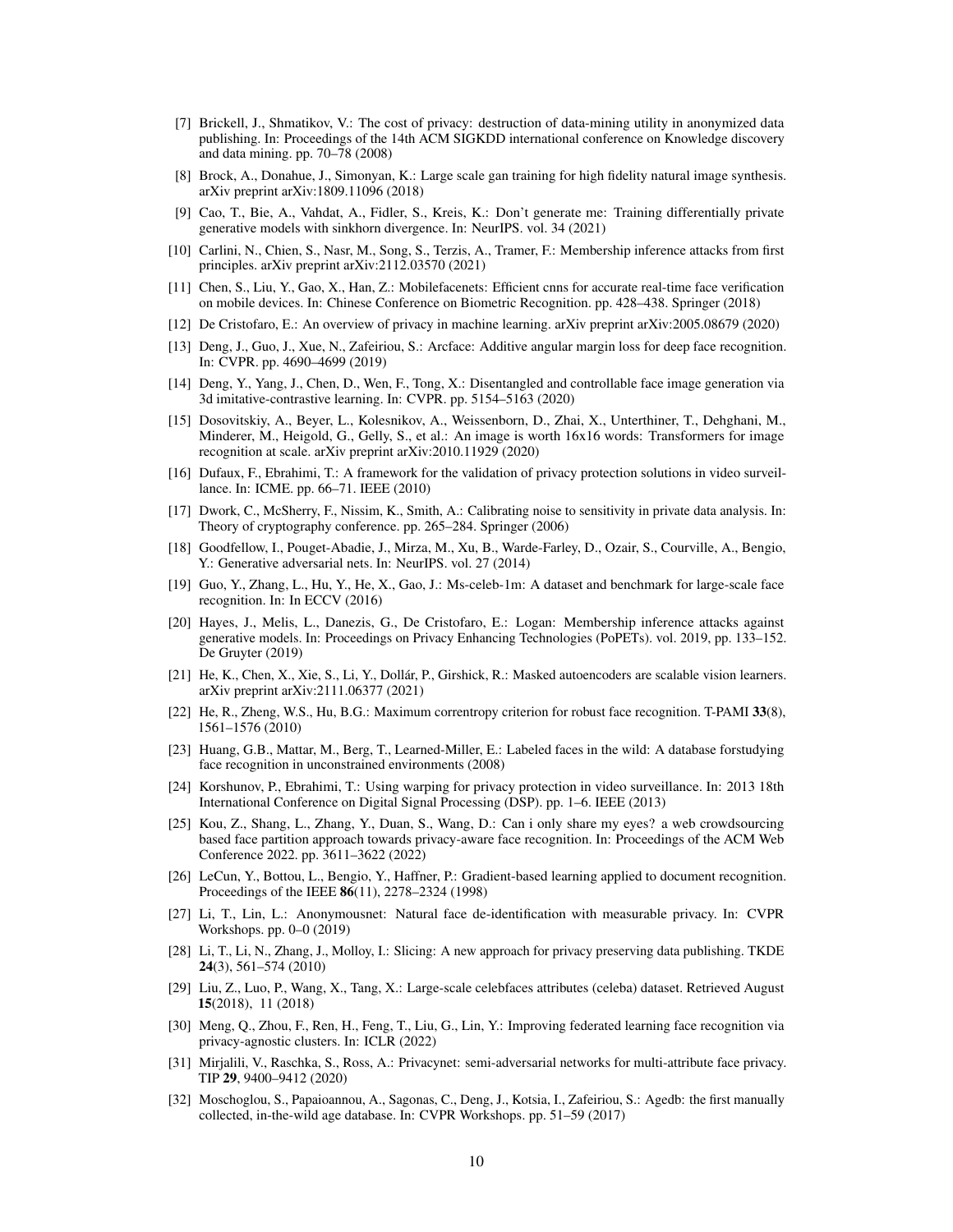- <span id="page-10-15"></span>[33] Nech, A., Kemelmacher-Shlizerman, I.: Level playing field for million scale face recognition. In: CVPR. pp. 7044–7053 (2017)
- <span id="page-10-14"></span>[34] Parkhi, O.M., Vedaldi, A., Zisserman, A.: Deep face recognition. In: BMVC. British Machine Vision Association (2015)
- <span id="page-10-27"></span>[35] Paszke, A., Gross, S., Massa, F., Lerer, A., Bradbury, J., Chanan, G., Killeen, T., Lin, Z., Gimelshein, N., Antiga, L., et al.: Pytorch: An imperative style, high-performance deep learning library. NeurIPS 32 (2019)
- <span id="page-10-12"></span>[36] Qiu, H., Yu, B., Gong, D., Li, Z., Liu, W., Tao, D.: Synface: Face recognition with synthetic data. In: ICCV. pp. 10880–10890 (2021)
- <span id="page-10-25"></span>[37] Ravuri, S., Vinyals, O.: Seeing is not necessarily believing: Limitations of biggans for data augmentation. In: ICLR Workshops (2019)
- <span id="page-10-23"></span>[38] Rezaei, S., Liu, X.: On the difficulty of membership inference attacks. In: CVPR. pp. 7892–7900 (2021)
- <span id="page-10-13"></span>[39] Rigaki, M., Garcia, S.: A survey of privacy attacks in machine learning. arXiv preprint arXiv:2007.07646 (2020)
- <span id="page-10-22"></span>[40] Sablayrolles, A., Douze, M., Schmid, C., Ollivier, Y., Jégou, H.: White-box vs black-box: Bayes optimal strategies for membership inference. In: ICML. pp. 5558–5567. PMLR (2019)
- <span id="page-10-17"></span>[41] Schroff, F., Kalenichenko, D., Philbin, J.: Facenet: A unified embedding for face recognition and clustering. In: CVPR. pp. 815–823 (2015)
- <span id="page-10-26"></span>[42] Sengupta, S., Chen, J., Castillo, C., Patel, V.M., Chellappa, R., Jacobs, D.W.: Frontal to profile face verification in the wild. In: WACV. pp. 1–9 (2016). https://doi.org/10.1109/WACV.2016.7477558
- <span id="page-10-21"></span>[43] Shokri, R., Stronati, M., Song, C., Shmatikov, V.: Membership inference attacks against machine learning models. In: 2017 IEEE symposium on security and privacy (SP). pp. 3–18. IEEE (2017)
- <span id="page-10-3"></span>[44] Sun, Y., Chen, Y., Wang, X., Tang, X.: Deep learning face representation by joint identification-verification. In: NeurIPS. vol. 27 (2014)
- <span id="page-10-16"></span>[45] Taigman, Y., Yang, M., Ranzato, M., Wolf, L.: Web-scale training for face identification. In: CVPR. pp. 2746–2754 (2015)
- <span id="page-10-5"></span>[46] Wang, J., Liu, Y., Hu, Y., Shi, H., Mei, T.: Facex-zoo: A pytorch toolbox for face recognition. In: ACMMM. pp. 3779–3782 (2021)
- <span id="page-10-1"></span>[47] Wang, K., Wang, S., Zhou, Z., Wang, X., Peng, X., Sun, B., Li, H., You, Y.: An efficient training approach for very large scale face recognition. In: CVPR (2022)
- <span id="page-10-4"></span>[48] Wang, X., Wang, S., Wang, J., Shi, H., Mei, T.: Co-mining: Deep face recognition with noisy labels. In: ICCV. pp. 9358–9367 (2019)
- <span id="page-10-8"></span>[49] Wang, X., Wang, S., Zhang, S., Fu, T., Shi, H., Mei, T.: Support vector guided softmax loss for face recognition. TIP (2018)
- <span id="page-10-0"></span>[50] Wen, Y., Zhang, K., Li, Z., Qiao, Y.: A discriminative feature learning approach for deep face recognition. In: ECCV. pp. 499–515. Springer (2016)
- <span id="page-10-9"></span>[51] Wu, X., He, R., Sun, Z., Tan, T.: A light cnn for deep face representation with noisy labels. TIFS 13(11), 2884–2896 (2018)
- <span id="page-10-11"></span>[52] Wu, Y., Yang, F., Xu, Y., Ling, H.: Privacy-protective-gan for privacy preserving face de-identification. Journal of Computer Science and Technology 34(1), 47–60 (2019)
- <span id="page-10-18"></span>[53] Xie, L., Lin, K., Wang, S., Wang, F., Zhou, J.: Differentially private generative adversarial network. arXiv preprint arXiv:1802.06739 (2018)
- <span id="page-10-20"></span>[54] Yang, Y., Huang, Y., Shi, M., Chen, K., Zhang, W., Yu, N.: Invertible mask network for face privacypreserving. arXiv preprint arXiv:2204.08895 (2022)
- <span id="page-10-24"></span>[55] Yang, Y., Cheng, X., Bilen, H., Ji, X.: Learning to annotate part segmentation with gradient matching. In: ICLR (2022)
- <span id="page-10-2"></span>[56] Yi, D., Lei, Z., Liao, S., Li, S.Z.: Learning face representation from scratch. arXiv preprint arXiv:1411.7923 (2014)
- <span id="page-10-19"></span>[57] You, Z., Li, S., Qian, Z., Zhang, X.: Reversible privacy-preserving recognition. In: ICME. pp. 1–6. IEEE (2021)
- <span id="page-10-6"></span>[58] Zeng, D., Shi, H., Du, H., Wang, J., Lei, Z., Mei, T.: Npcface: Negative-positive collaborative training for large-scale face recognition. arXiv preprint arXiv:2007.10172 (2020)
- <span id="page-10-10"></span>[59] Zhang, K., Zhang, Z., Li, Z., Qiao, Y.: Joint face detection and alignment using multitask cascaded convolutional networks. SPL 23(10), 1499–1503 (2016)
- <span id="page-10-7"></span>[60] Zhang, S., Zhu, R., Wang, X., Shi, H., Fu, T., Wang, S., Mei, T., Li, S.Z.: Improved selective refinement network for face detection. arXiv preprint arXiv:1901.06651 (2019)